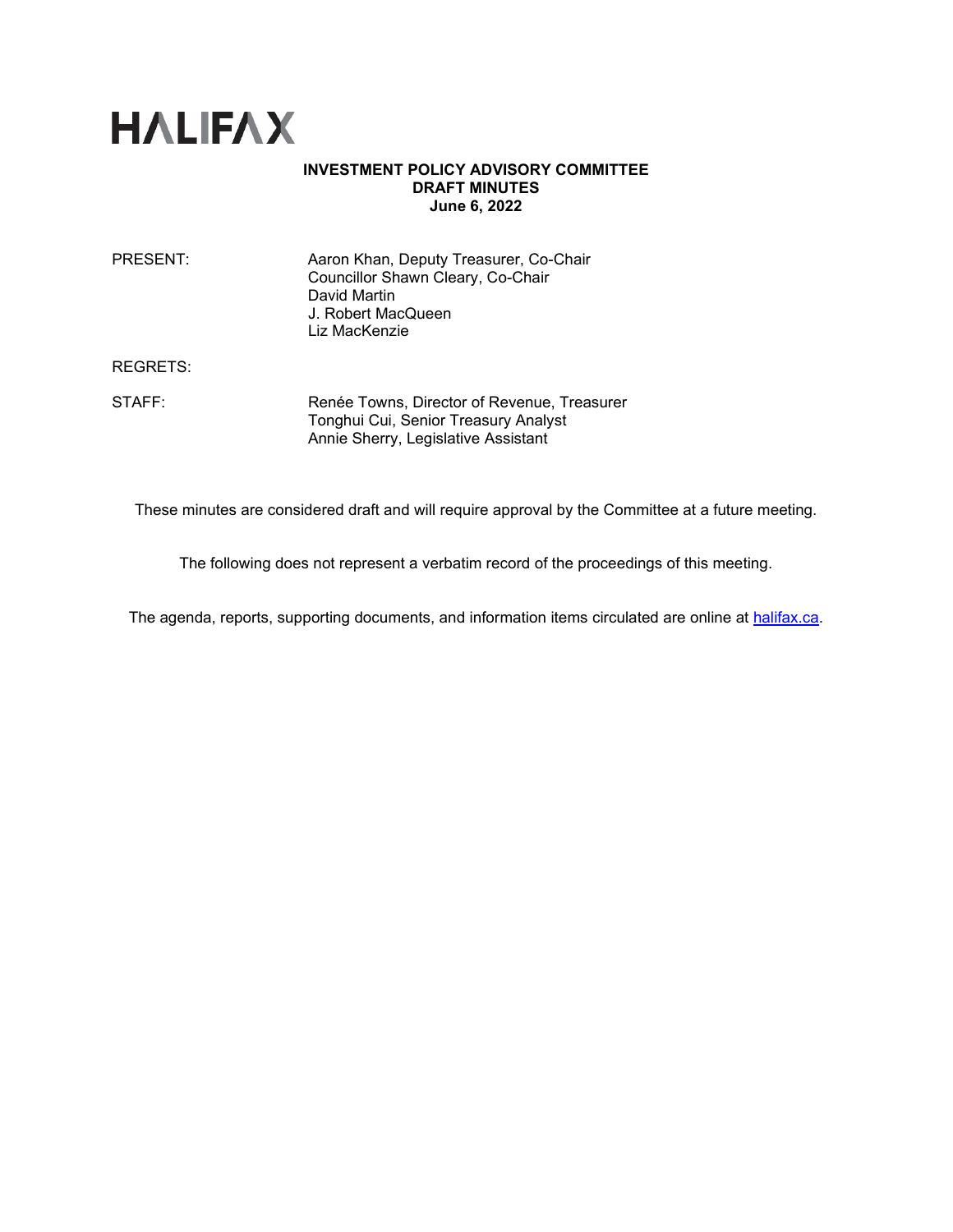The meeting was called to order at 11:59 a.m. and adjourned at 12:26 p.m.

# **1. CALL TO ORDER AND LAND ACKNOWLEDGEMENT**

The Co-Chair called the meeting to order at 11:59 a.m. and acknowledged that the meeting took place in the traditional and ancestral territory of the Mi'kmaq people, and that we are all treaty people.

## **2. APPROVAL OF MINUTES – MARCH 7, 2022**

MOVED by Councillor Cleary, seconded by Robert MacQueen

### **THAT the minutes of March 7, 2022 be approved as circulated.**

### **MOTION PUT AND PASSED.**

### **3. APPROVAL OF THE ORDER OF BUSINESS AND APPROVAL OF ADDITIONS AND DELETIONS**

Additions: None

Deletions: None

MOVED by Councillor Cleary, seconded by Liz MacKenzie

**THAT the agenda be approved as presented.** 

### **MOTION PUT AND PASSED.**

**4. BUSINESS ARISING OUT OF THE MINUTES - NONE**

- **5. CALL FOR DECLARATION OF CONFLICT OF INTERESTS NONE**
- **6. CONSIDERATION OF DEFERRED BUSINESS NONE**

## **7 REPORTS/DISCUSSION**

**7.1 Treasurer's Report Quarter Ending March 31, 2022**

The following was before the Committee:

• Staff memorandum dated June 6, 2022

Aaron Khan, Deputy Treasurer and Co-Chair, gave a presentation on the Treasurer's Report for the quarter ending March 31, 2022 and responded to questions of clarification from the Committee. Khan highlighted that the annual investment income for the year was 1.59 million, the impacts of a rapidly changing interest rate environment on future projections, and that the objectives for the year have been met as outlined in the *Halifax Regional Municipality Investment Policy*.

Renée Towns, Treasurer, Director of Revenue, responded to questions of clarification from the Committee and outlined the process for updating annual and quarterly projections with actuals.

#### **7.1.1 Draft Investment Policy Advisory Committee Report – Quarter ending March 31, 2022**

The following was before the Committee:

• Draft staff information report dated June 6, 2022

MOVED by Councillor Cleary, seconded by Robert MacQueen